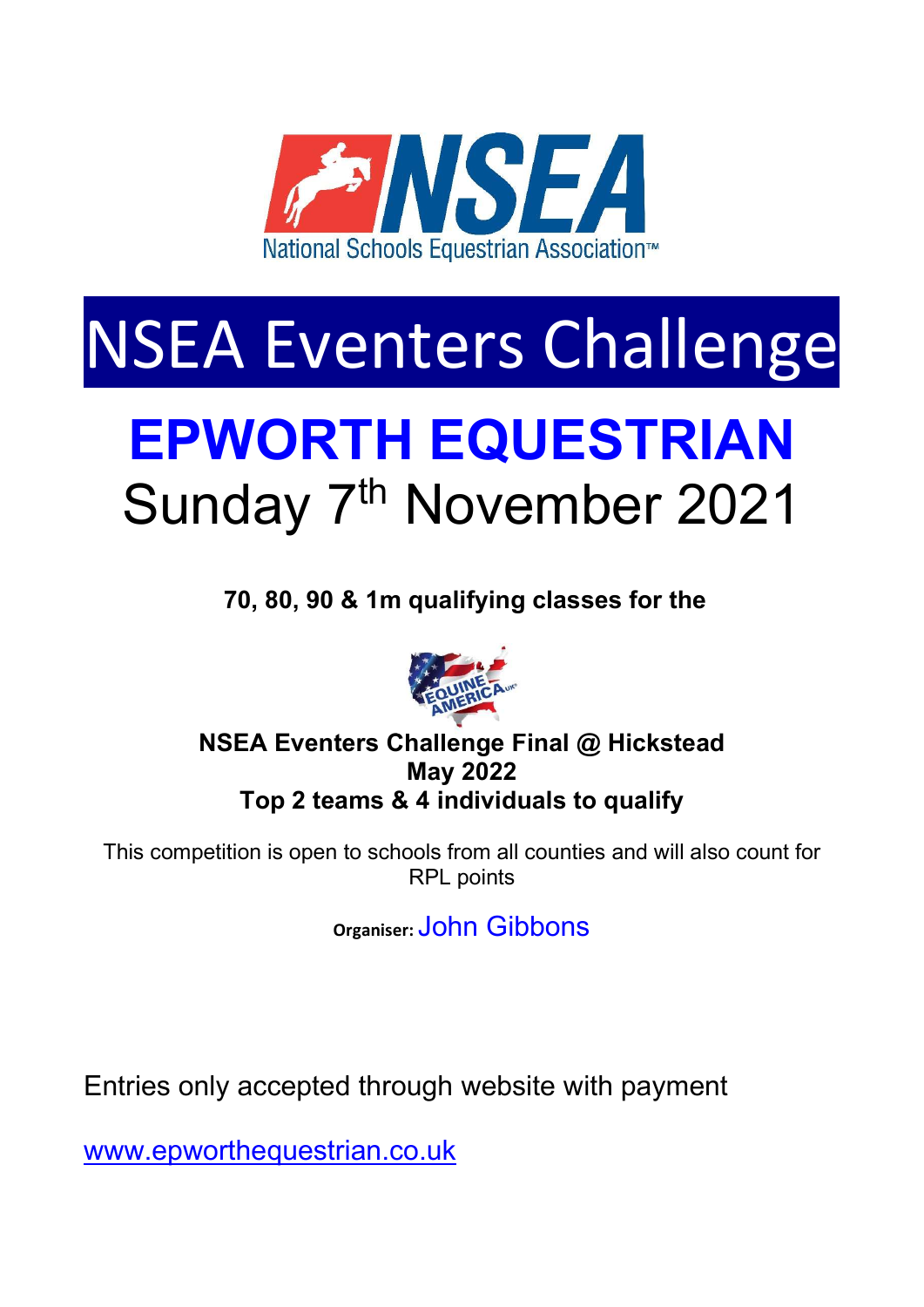All Entries will be individual & Team Manager will confirm Teams by Wednesday 03.11.21 18.00hrs

Entries Close Monday 01.11.21 12.00hrs Limited Spaces 1<sup>st</sup> Received, enter early……….

Entry Fees £30 per class to include First Aid.

Withdrawals before Close of Entries will be refunded minus £12 Admin Fee, After, only refunded if replaced from waitlist minus £12 Admin Fee or Transferred in Full to Entrants Epworth EQ A/C to be used at any Epworth EQ facility.

Cancellation due to Extreme weather / Covid 19 / Other Factors out of our control will either be refunded Minus £6 Admin Fee or Transferred in Full to Entrants Epworth EQ A/C to be used at any Epworth EQ facility.

The Course is made up of SJ & simulated XC fences with an optimum time & no style marks. Larger arenas may use secured XC portables. Riders will jump a series of show jumps and then proceed immediately into the XC phase which is run on an optimum time of 350- 375m/m.

Class 1 Mini 70-75cm Team & Individual (Hickstead qualifier) Single phase. All team riders automatically count as individuals.

Class 2 Novice 80-85cm Team & Individual (Hickstead qualifier) Single phase. All team riders automatically count as individuals.

Class 3 Intermediate 90-95cm Team & Individual (Hickstead qualifier) Single phase. All team riders automatically count as individuals

Class 4 1m-1.05 Open Team & Individual (Hickstead qualifier) Single phase. All team riders automatically count as individuals

Teams of 3 or 4, best 3 scores to count

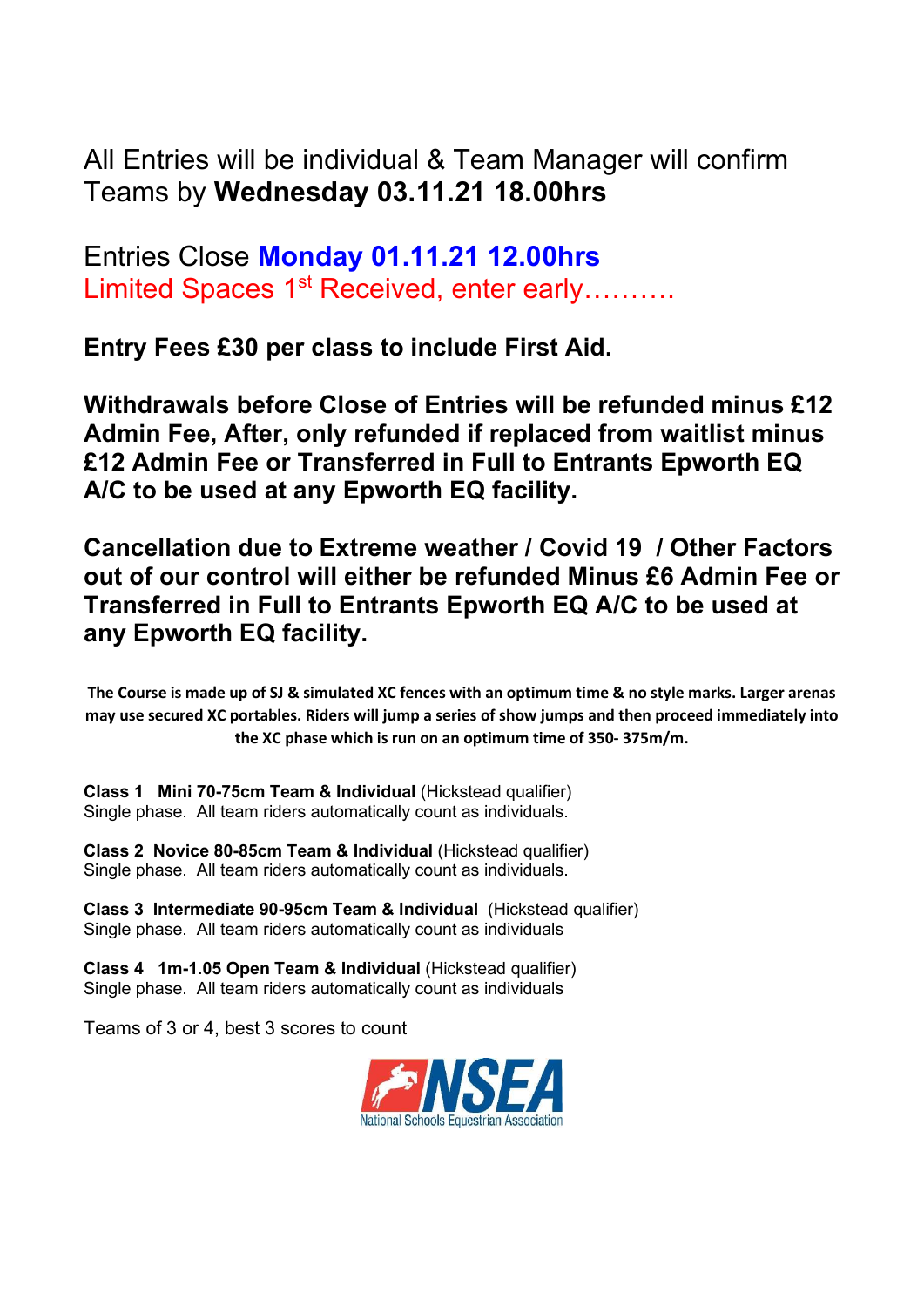### NSEA Eventers Challenge Rules for Scoring 2021-22

The intention of these rules is to reward riders who have a clear round and to penalise riders who have jumping penalties or who are significantly faster than the Optimum Time. Where there are several competitors with a clear round, then the nearest to the Optimum Time will win, rewarding an appropriate judgement of pace around the course.

EC1) Open to Teams and Individuals

- Riders will jump a course of 5-8 show jumps and then proceed immediately into the XC phase of 8- 15 simulated XC fences, depending on the size of the arena
- The speed for the XC phase will be between 320m/m to 375m/m depending on the size of the arena – smaller arena = tighter turns which slow you down. A larger arena with flowing lines will ride on a quicker time. The speed for each class will be given in the schedule or on the noticeboard at the event. Times will be recorded to one-hundredth of a second if the timing equipment allows.
- NSEA/BE Eventing Rules for tack and rider equipment for XC.
- There will be no style mark. No age restriction on the mini (70/75) class.
- Top two teams and 4 Individuals at each height to qualify for the NSEA Eventers Challenge Championship to be held at Hickstead in May.

EC2) Dress: XC colours, body protectors are compulsory. Hair must be above collar length, long hair to be kept in place in a hair net. Rider must wear BE approved skull caps, no fixed peak SJ hats.

EC3) The competitor with the fewest penalties wins. In the event of a tie, the competitor closest to the optimum time will be the winner. In the team competition, the total of the best three scores is used to place the team. The combined difference from the Optimum Time of the 3 best scores is used to break any ties.

EC4) The top 2 teams & 4 individuals at each qualifier will qualify for the NSEA Eventers Challenge Championship.

EC5) Organisers are asked to ensure that the XC phase includes elements that give a choice about the track and therefore the time taken. Organisers are asked not to display a clock showing the time taken visible to the rider to as the aim is to educate riders to ride by feel.

| Knockdown (to include SJ and knockable xc fences)                       | 4 penalties |
|-------------------------------------------------------------------------|-------------|
| 1st Refusal                                                             | 4 penalties |
| 2nd Refusal                                                             | 8 penalties |
| 3rd Refusal                                                             | Elimination |
| Rider Fall                                                              | Elimination |
| Horse Fall                                                              | Elimination |
| Starting before the bell, retaking an obstacle already jumped, error of | Elimination |
| course or outside assistance                                            |             |
| Where the Optimum Time is 120 seconds or less, for every                | 1 penalty   |
| commenced second in excess of 10 seconds under the optimum time         |             |
| Where the Optimum Time more than 120 seconds, for every                 | 1 penalty   |
| commenced second in excess of 15 seconds under the optimum time         |             |
| Exceeding time limit (2 times the Optimum Time)                         | Elimination |

Penalties are awarded as follows